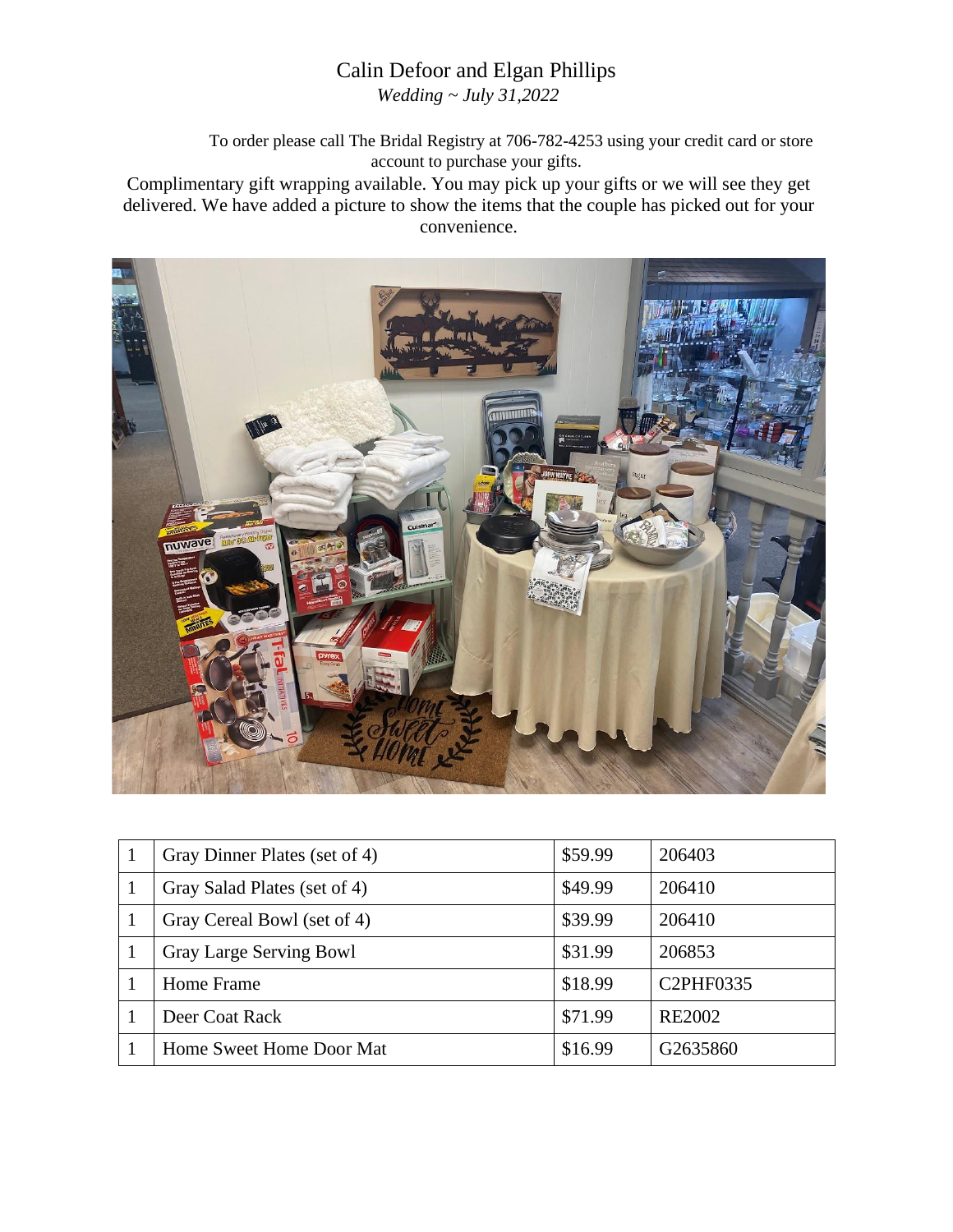| $\mathbf{1}$ | Just Words 4pc. Canister Set        | \$115.99 | C23695    |
|--------------|-------------------------------------|----------|-----------|
| $\mathbf{1}$ | 3pc. White Mixing Bowl Set          | \$57.99  | 5205004ND |
| $\mathbf{1}$ | 10pc. T-Fall Cookware Set           | \$69.99  | 6267744   |
| $\mathbf{1}$ | Lodge (Deer) Fry Pan                | \$19.99  | 6655724   |
| $\mathbf{1}$ | 2pk. Hot Handle Holders             | \$7.99   | 6137558   |
| $\mathbf{1}$ | The Southern Entertainer's Cookbook | \$30.00  | DG2608    |
| $\mathbf{1}$ | John Wayne Homestyle Cookbook       | \$22.99  | DG4473    |
| $\mathbf{1}$ | Chicago Cutlery 15pc. Knife Set     | \$79.99  | 6009888   |
| $\mathbf{1}$ | 24pc. Rubbermaid Storage Set        | \$24.99  | 6137764   |
| $\mathbf{1}$ | Nuwave Air Fryer                    | \$109.99 | 6575260   |
| $\mathbf{1}$ | Toaster                             | \$32.99  | 6047935   |
| $\mathbf{1}$ | Cn Opener                           | \$49.99  | 6090484   |
| $\mathbf{1}$ | Pyrex 5pc. Bakeware                 | \$29.99  | 6223362   |
| $\mathbf{1}$ | <b>Bundt-Pan</b>                    | \$14.99  | 64492     |
| $\mathbf{1}$ | 3pc. Cookie Sheet                   | \$17.99  | 6768832   |
| $\mathbf{1}$ | 12 cup Muffin Pan                   | \$7.99   | 6502736   |
| $\mathbf{1}$ | Loaf Pan                            | \$4.99   | 6065676   |
| $\mathbf{1}$ | <b>Bacon Grill Press</b>            | \$15.99  | N1400     |
| $\mathbf{1}$ | Apple Peeler                        | \$27.99  | 6502421   |
| 1            | Grater                              | \$4.99   | 6162515   |
| $\mathbf{1}$ | Salt/Pepper Set                     | \$5.99   | 6009317   |
| 1            | Collapsible Colander                | \$22.99  | 6013579   |
| $\mathbf{1}$ | <b>Instant Read Thermometer</b>     | \$8.99   | 67537     |
| $\mathbf{1}$ | Food Chopper                        | \$9.49   | 67296     |
| $\mathbf{1}$ | S/S Turner                          | \$35.99  | H60110    |
| $\mathbf{1}$ | Masher                              | \$4.79   | N1715     |
| $\mathbf{1}$ | Spatula                             | \$5.79   | N1704     |
| $\mathbf{1}$ | 1 Cup Measuring Cup                 | \$5.99   | 61411     |
| $\mathbf{1}$ | White Can Opener                    | \$13.99  | 62776     |
| 3            | Rd. Trivet Mat                      | \$7.99   | 094818    |
| 3            | Sq. Trivet Mat                      | \$7.99   | 094817    |